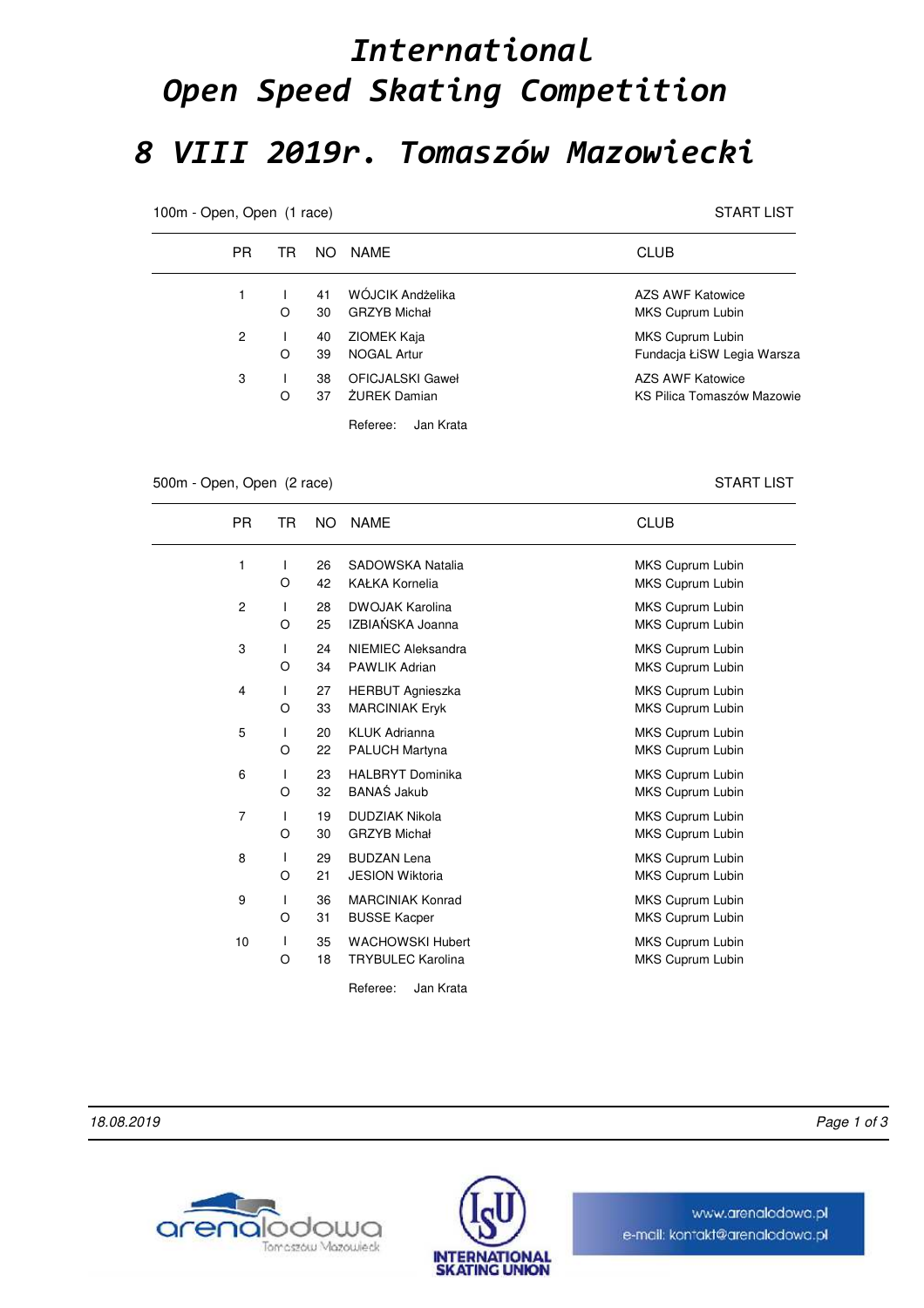## *International Open Speed Skating Competition 8 VIII 2019r. Tomaszów Mazowiecki*

500m - Open, Open (3 race) START LIST

| PR.            | TR                | NO.                  | <b>NAME</b>                                       | <b>CLUB</b>                                              |
|----------------|-------------------|----------------------|---------------------------------------------------|----------------------------------------------------------|
| 1              | T<br>O            | 9                    | Palkin Stanislav                                  | ΚZ                                                       |
| $\overline{c}$ | T<br>O            | 5<br>17              | Begimbetov Ruslan<br>Arzhaninikov Ivan            | <b>KZ</b><br><b>KZ</b>                                   |
| 3              | T<br>O            | 11<br>10             | Galiyev Artur<br>Klenko Alexanr                   | <b>KZ</b><br><b>KZ</b>                                   |
| 4              | T<br>O            | 37<br>39             | ŻUREK Damian<br><b>NOGAL Artur</b>                | KS Pilica Tomaszów Mazowie<br>Fundacja ŁiSW Legia Warsza |
| 5              | T<br>O            | 6<br>38              | Sirák Balázs<br>OFICJALSKI Gaweł                  | <b>HUN</b><br><b>AZS AWF Katowice</b>                    |
| 6              | T<br>O            | 40<br>41             | ZIOMEK Kaja<br>WÓJCIK Andżelika                   | MKS Cuprum Lubin<br><b>AZS AWF Katowice</b>              |
| 7              | T<br>O            | 1<br>31              | Antošová Veronika<br><b>BUSSE Kacper</b>          | <b>CZE</b><br>MKS Cuprum Lubin                           |
| 8              | T<br>O            | 24<br>$\overline{4}$ | NIEMIEC Aleksandra<br><b>Balaton Szofi</b>        | MKS Cuprum Lubin<br><b>HUN</b>                           |
| 9              | T<br>O            | 8<br>42              | Blednik Gábor<br><b>KAŁKA Kornelia</b>            | <b>HUN</b><br>MKS Cuprum Lubin                           |
| 10             | L<br>O            | 18<br>33             | <b>TRYBULEC Karolina</b><br><b>MARCINIAK Eryk</b> | MKS Cuprum Lubin<br>MKS Cuprum Lubin                     |
| 11             | $\mathbf{I}$<br>O | 26<br>27             | SADOWSKA Natalia<br><b>HERBUT Agnieszka</b>       | MKS Cuprum Lubin<br>MKS Cuprum Lubin                     |
| 12             | $\mathbf{I}$<br>O | 19<br>32             | <b>DUDZIAK Nikola</b><br><b>BANAS Jakub</b>       | MKS Cuprum Lubin<br>MKS Cuprum Lubin                     |
| 13             | T<br>O            | 35<br>22             | <b>WACHOWSKI Hubert</b><br><b>PALUCH Martyna</b>  | MKS Cuprum Lubin<br>MKS Cuprum Lubin                     |
| 14             | $\mathbf{I}$<br>O | 34<br>23             | <b>PAWLIK Adrian</b><br><b>HALBRYT Dominika</b>   | MKS Cuprum Lubin<br>MKS Cuprum Lubin                     |
| 15             | $\mathbf{I}$<br>O | 20<br>21             | <b>KLUK Adrianna</b><br><b>JESION Wiktoria</b>    | MKS Cuprum Lubin<br>MKS Cuprum Lubin                     |
| 16             | $\mathbf{I}$<br>O | 25<br>28             | IZBIAŃSKA Joanna<br><b>DWOJAK Karolina</b>        | MKS Cuprum Lubin<br>MKS Cuprum Lubin                     |
| 17             | T<br>O            | 29<br>36             | <b>BUDZAN Lena</b><br><b>MARCINIAK Konrad</b>     | MKS Cuprum Lubin<br>MKS Cuprum Lubin                     |
|                |                   |                      | Referee:<br>Jan Krata                             |                                                          |





www.arenalodowo.pl e-mail: kontakt@arenalodowa.pl

18.08.2019 Page 2 of 3